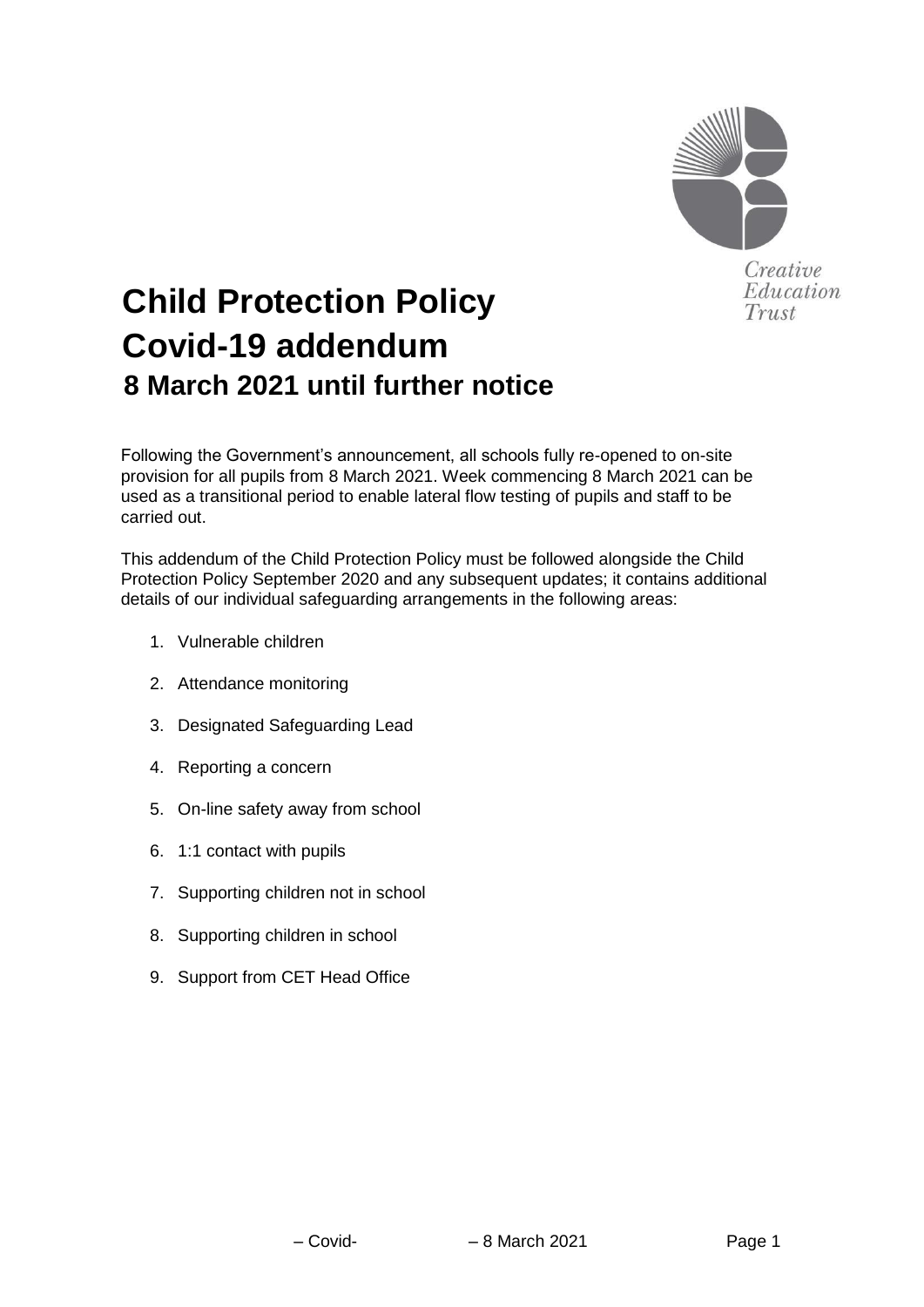

# **Designated safeguarding lead: Angie Lumley 07810 483241**

**Local Authority Children's Services: 0344 800 8021** 

**NSPCC: email help@nspcc.org.uk or telephone 0808 800 5000** 

## **Key Contacts**

| <b>Deputy DSL</b>              |               |                                               |
|--------------------------------|---------------|-----------------------------------------------|
| <b>Claire Neave</b>            | 01493 720542  | claire.neave@caisteracademy.org.uk            |
| Principal/Headteacher          |               |                                               |
| <b>Ben Driver</b>              | 01493720542   | ben.driver@caisteracademy.org.uk              |
| Designated teacher for LAC     |               |                                               |
| Angie Lumley                   | 01493 720542  | angie.lumley@caisteracademy.org.uk            |
| <b>Chief Executive Officer</b> |               |                                               |
| Marc Jordan                    | 020 3910 9201 | marc.jordan@creativeeducationtrust.org.uk     |
| <b>Chair of Trustees</b>       |               |                                               |
| David Anderson                 | 020 3910 9204 | ChairofTrustees@creativeeducationtrust.org.uk |

## **The local authority's safeguarding procedures are available at: https://www.norfolklscb.org/**

# **Vulnerable Children**

- 1) Vulnerable children include those who:
	- a) are assessed as being in need under section 17 of the Children Act 1989, including children and young people who have a child in need plan, a child protection plan or who are a looked-after child
	- b) have an education, health and care (EHC) plan
	- c) have been identified as otherwise vulnerable by educational providers or local authorities (including children's social care services), and who could therefore benefit from continued full-time attendance, this might include:
		- i) children and young people on the edge of receiving support from children's social care services or in the process of being referred to children's services
		- ii) adopted children or children on a special guardianship order iii) those at risk of becoming NEET ('not in employment, education or training')
		- iv) those living in temporary accommodation v)

those who are young carers

vi) those who may have difficulty engaging with remote education at home (for example due to a lack of devices or quiet space to study) vii) care leavers viii) others at the provider and local authority's discretion including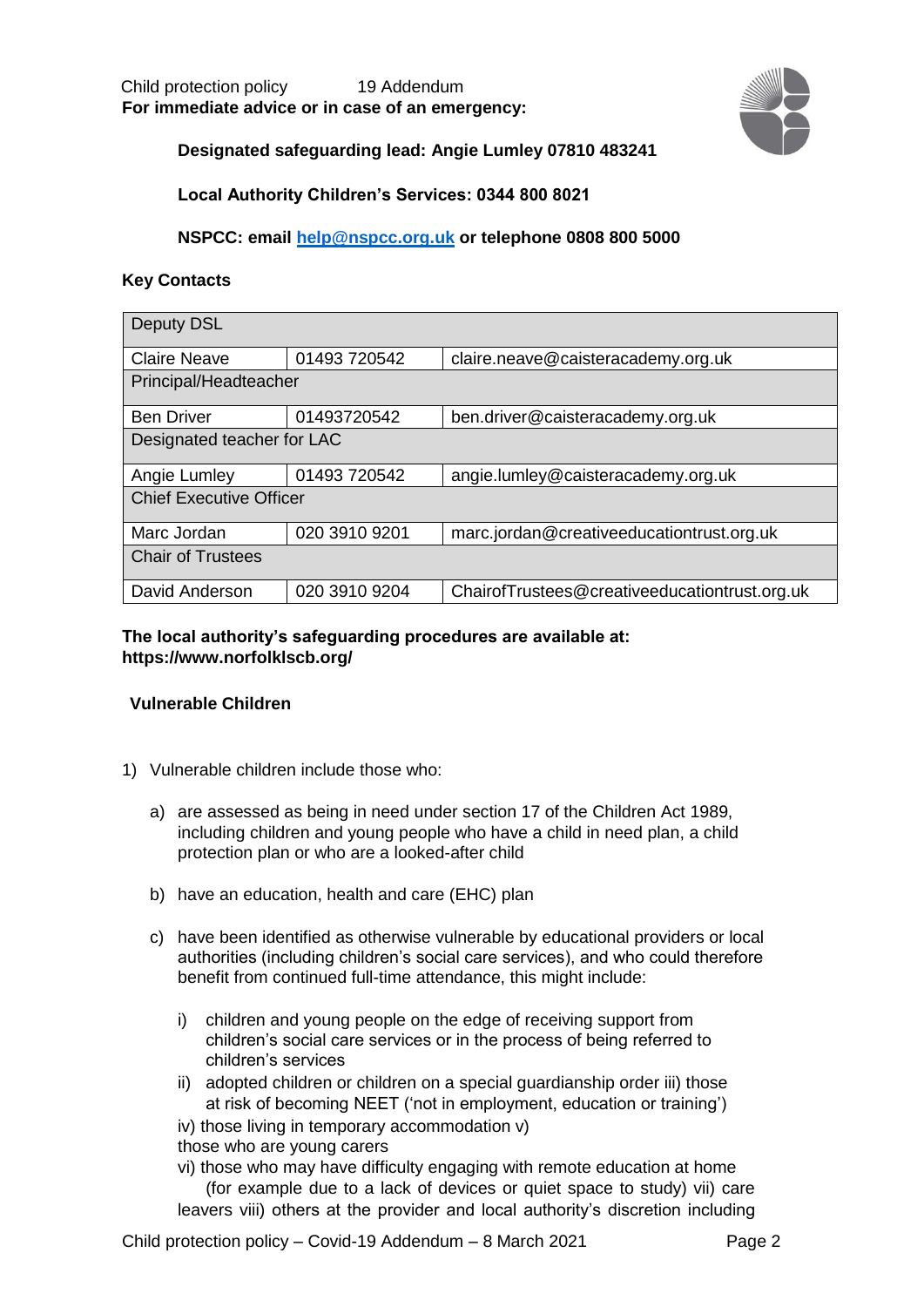pupils and students who need to attend to receive support or manage risks to their mental health



2) We will continue to work with and support children's social workers to help protect vulnerable children. This includes working with and supporting children's social workers and the local authority virtual school head (VSH) for looked-after and previously looked-after children.

#### **Attendance Monitoring**

- 3) The school will complete the normal attendance registers in line with the latest Government guidance, the CET attendance policy and any relevant addenda.
- 4) The school will complete any additional attendance returns requested by the DfE.
- 5) The school will follow up on all absences in line with the school's attendance policy and procedures. If the school has concerns about the safeguarding of a pupil as a result of non-attendance, it will share these concerns with the local authority and carry out home visits if necessary. Any home visits will be risk assessed and follow Government guidance on social distancing.
- 6) A small number of pupils will still be unable to attend in line with public health advice. These pupils will be recorded in attendance registers in line with DfE regulations.

#### **Designated Safeguarding Lead**

7) The DSL will continue to engage with social workers, and attend all multiagency meetings, which can be done remotely. Where this is not possible, a deputy DSL or member of the SLT will attend.

### **Reporting a concern**

- 8) Where staff have a concern about a child, they should continue to follow the process outlined in the Child Protection Policy.
- 9) If a member of staff is unable to follow normal reporting procedures they must email their concern to the DSL, or deputy DSL if they are covering for the DSL, and contact the DSL or deputy DSL by phone to ensure that they have received the message. The DSL or deputy DSL must also reply to the email to confirm that they are acting on the concern.
- 10) If a member of staff has a concern about an adult, they should continue to follow the process outlined in the Child Protection Policy.
- 11) If a member of staff is unable to follow normal reporting procedures, they must email their concern to the Principal/Headteacher/Chair of Trustees as in the policy. They must follow this up with a phone call to ensure that the message has been received. The Principal/Headteacher/Chair of Trustees must also reply to the email to confirm that they are acting on the concern.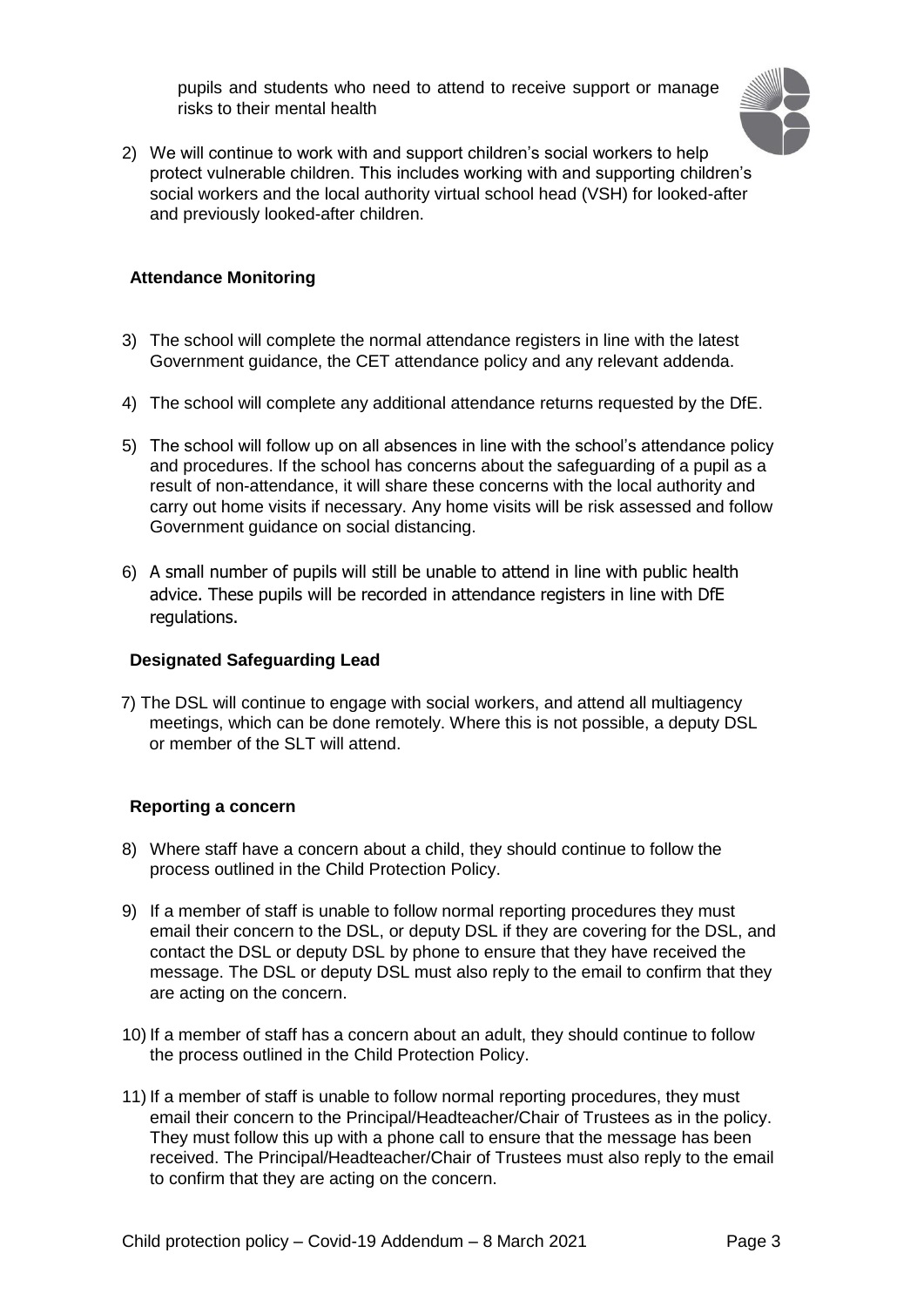12) Staff are reminded of the need to report any concern immediately and without delay.



## **On-line safety away from school**

- 13) While all pupils are expected to attend school, there may be a small number of pupils who are unable to attend as they must follow Public Health advice. These pupils will be educated remotely in line with Government guidelines.
- 14) It is important that all staff who interact with children, including online, continue to look out for signs a child may be at risk. Any such concerns should be dealt with in line with the Child Protection Policy and, where appropriate, referrals should still be made to children's social care and, as required, the police.
- 15) Online teaching should follow the same principles as set out in the code of conduct and e-safety policy.
- 16) We will ensure any use of on-line learning tools and systems is in line with privacy and data protection/GDPR requirements.
- 17) When delivering on-line lessons, the following must be adhered to.
	- a) Normally, no 1:1 activity with pupils, groups only. When 1:1 contact is required, paragraph 42 must be followed.
	- b) Staff must wear suitable clothing, as should anyone else in the household.
	- c) Any computers used should be in appropriate areas, for example, not in bedrooms; and the background should be blurred.
	- d) Pupils must have video cameras switched off.
	- e) Live classes should be kept to a reasonable length of time, or the streaming may prevent the family 'getting on' with their day.
	- f) Language must be professional and appropriate, including any family members in the background.
	- g) Staff must only use platforms provided by the school to communicate with pupils.
	- h) Staff should record, the length, time, date and attendance of any sessions held.
	- i) Staff must follow school guidance when setting up on-line lessons to ensure that appropriate safeguarding settings are in place to prevent unauthorised use and access to on-line lessons.

### **1:1 contact with pupils**

18) When 1:1 contact with pupils is required, such as for well-being calls, careers interviews or post-16 tutorials, these calls may be made by phone, in line with the Code of Conduct, or using Teams. Any 1:1 Teams calls must be recorded using the record function with the recording being retained by the teacher. Pupils' cameras remain disabled.

### **Supporting pupils not in school**

- 19) The school is committed to ensuring the safety and wellbeing of all its pupils.
- 20) Where a pupil identified as vulnerable is unable to attend school, the DSL must ensure that a robust communication plan is in place for that child.